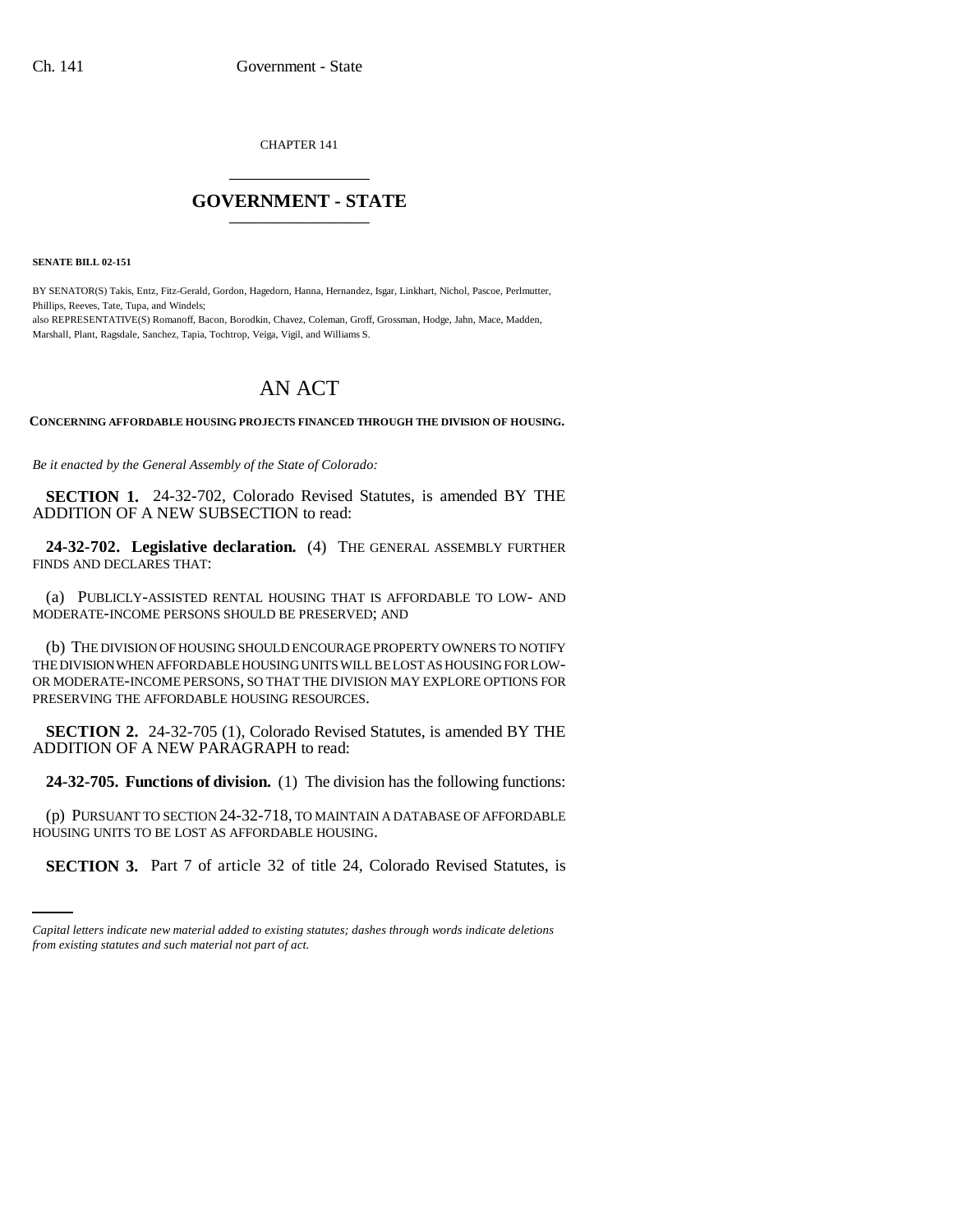amended BY THE ADDITION OF A NEW SECTION to read:

**24-32-718. Publicly-assisted housing - notice of termination - database.** (1) AS USED IN THIS SECTION, UNLESS THE CONTEXT OTHERWISE REQUIRES:

(a) "FINANCIAL ASSISTANCE" MEANS ANY FINANCIAL ASSISTANCE ADMINISTERED BY THE DIVISION THAT IS SUBJECT TO AFFORDABILITY RESTRICTIONS, INCLUDING, BUT NOT LIMITED TO, GRANTS AND LOANS FROM THE DIVISION AND FEDERALLY FUNDED RENTAL ASSISTANCE CONTRACTS, LOANS, OR INSURANCE.

(b) "PUBLICLY-ASSISTED HOUSING PROJECT" MEANS A PROPERTY WITH FIVE OR MORE RENTAL UNITS THAT WAS DEVELOPED, REHABILITATED, PURCHASED, OR INSURED WITH FINANCIAL ASSISTANCE.

(2) (a) THE DIVISION SHALL PROVIDE INFORMATION ABOUT THE DATABASE IT MAINTAINS PURSUANT TO SUBSECTION (3) OF THIS SECTION TO OWNERS OF PUBLICLY-ASSISTED HOUSING PROJECTS AND SHALL ENCOURAGE THEM TO GIVE NOTICE TO THE DIVISION NO LESS THAN ONE HUNDRED TWENTY DAYS BEFORE TAKING ANY ACTION THAT WILL MAKE THE PROJECT NO LONGER AFFORDABLE, IF THE AFFORDABILITY RESTRICTIONS ON THE PROJECT ARE STILL IN EFFECT AT THE TIME THE NOTICE IS REQUIRED.

(b) FOR PURPOSES OF THIS SUBSECTION (2), THE FOLLOWING ACTIONS SHALL BE CONSIDERED ACTIONS THAT MAKE A PROJECT NO LONGER AFFORDABLE:

(I) CONVERTING THE PROPERTY TO COMMERCIAL USE OR INCREASING RESIDENTIAL RENT TO AN AMOUNT EXCEEDING THE AMOUNT PERMITTED UNDER THE AFFORDABILITY RESTRICTIONS IN EFFECT AT THE TIME OF THE NOTICE; OR

(II) WITHDRAWING FROM OR ELECTING NOT TO RENEW AN AVAILABLE FEDERALLY FUNDED PROJECT-BASED RENTAL ASSISTANCE CONTRACT.

(c) DURING THE PERIOD OF ONE HUNDRED TWENTY DAYS AFTER NOTICE IS GIVEN TO THE DIVISION, THE DIVISION MAY ATTEMPT TO COORDINATE A PURCHASE BY A PURCHASER THAT IS COMMITTED TO MAINTAINING THE PROJECT AS AN AFFORDABLE HOUSING RESOURCE.

(3) THE DIVISION SHALL MAINTAIN AN UPDATED DATABASE OF PUBLICLY-ASSISTED HOUSING PROJECTS ON WHICH IT HAS RECEIVED THE NOTICE REQUIRED BY SUBSECTION (2) OF THIS SECTION.

**SECTION 4. Effective date - applicability.** (1) This act shall take effect at 12:01 a.m. on the day following the expiration of the ninety-day period after final adjournment of the general assembly that is allowed for submitting a referendum petition pursuant to article V, section 1 (3) of the state constitution; except that, if a